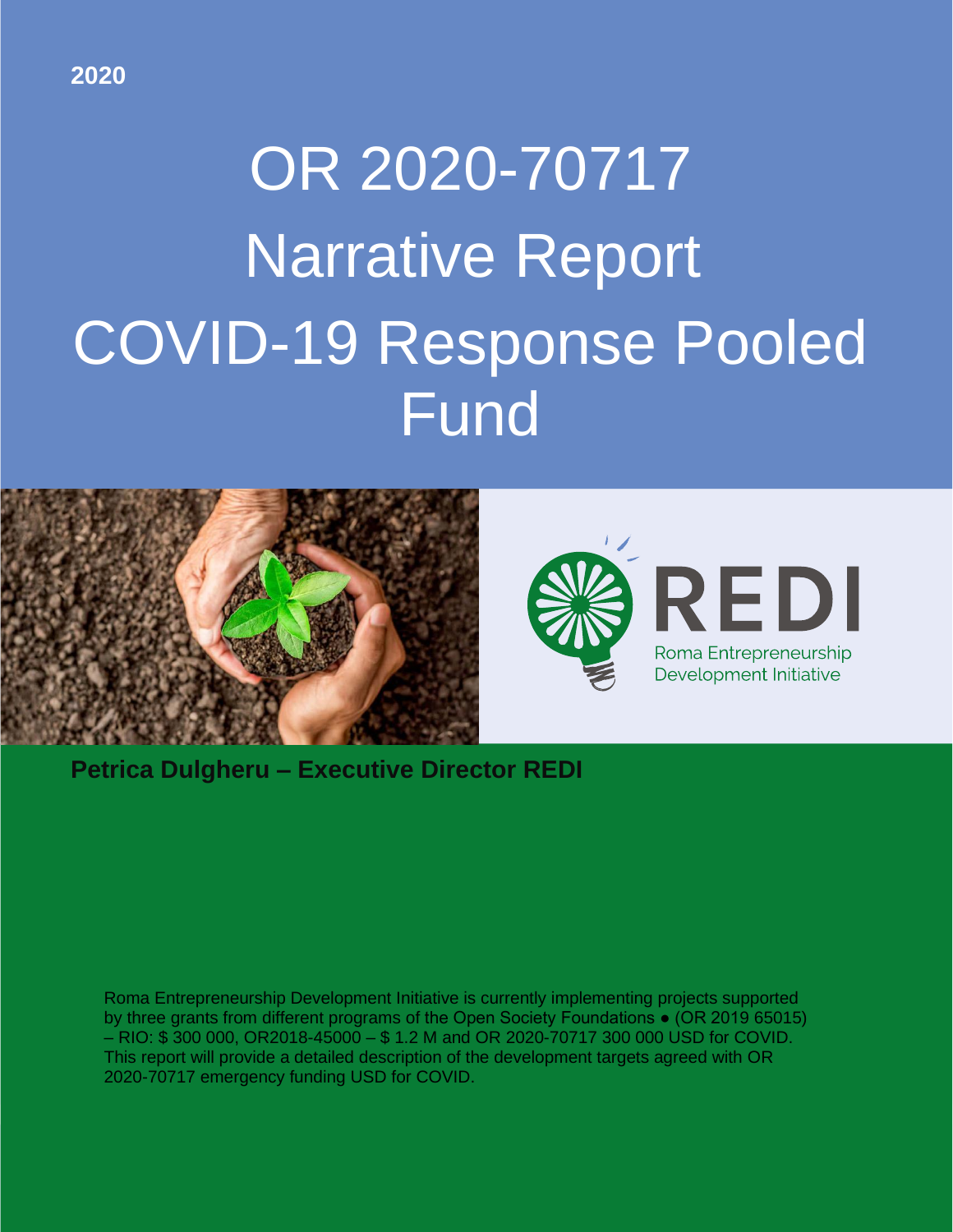#### EXECUTIVE SUMMARY

The COVID Pooled fund enabled us to build a much more intimate and constructive relationship between REDI and the grassroots movements in Romania, Macedonia, Bulgaria, Serbia and Italy. We started exploring opening operations in countries like Bulgaria, Italy, Albania, Slovakia, Czech Republic and Hungary because of the opportunities presented.

We started exploring using online tools to reach out to Roma communities by organizing (or joining) webinars, Facebook lives, and bluejeans calls on specific topics.

Moreover, in the past eight months, we closely interacted and strengthened the relationship between REDI and public financial and non-financial institutions from Serbia, Romania and North Macedonia. The joint advocacy efforts with the grassroots movements and the connection with the high-level politicians in each of the countries empowered REDI to become one of the key drivers in shaping new policy programs for accessing finance and supporting Roma entrepreneurs in the region.

**In Serbia**, we closely collaborate with the government and the Post Bank on developing a new loan product with 100% state guarantee; the program will be launched on January 1st, 2021.

**In North Macedonia**, we started the discussions with the Macedonian Development Bank and the Ministry of Labor and Social Affairs on piloting new programs for access to finance, formalization and digitalization of the Roma owned businesses. There are high chances that the Ministry of Labor and Social Affairs will adopt and implement a program proposed by us in their new Operational Plan for 2021.

In Romania and Bulgaria we are closely watching the government proposals for recovery and resilience programs funded by the European Commission in order to advocate for better inclusion of roma people.

## **1. RESULTS COVID 19 SUPPORT PROGRAMS**

We offered the following support programs to Roma entrepreneurs:

- 1. REDI Call Center (partnership with RIO grassroots movements from the region)
- 2. Roma Digital Boost (partnership with Business Impact Lab and Startup Macedonia)
- 3. Going Entrepreneurial (partnership with ERIAC)
- 4. Roma Business Clubs (partnership with YUROM Osman Balic)
- 5. REDI Recycling (partnership with GoGreen and PakoMak in Macedonia)

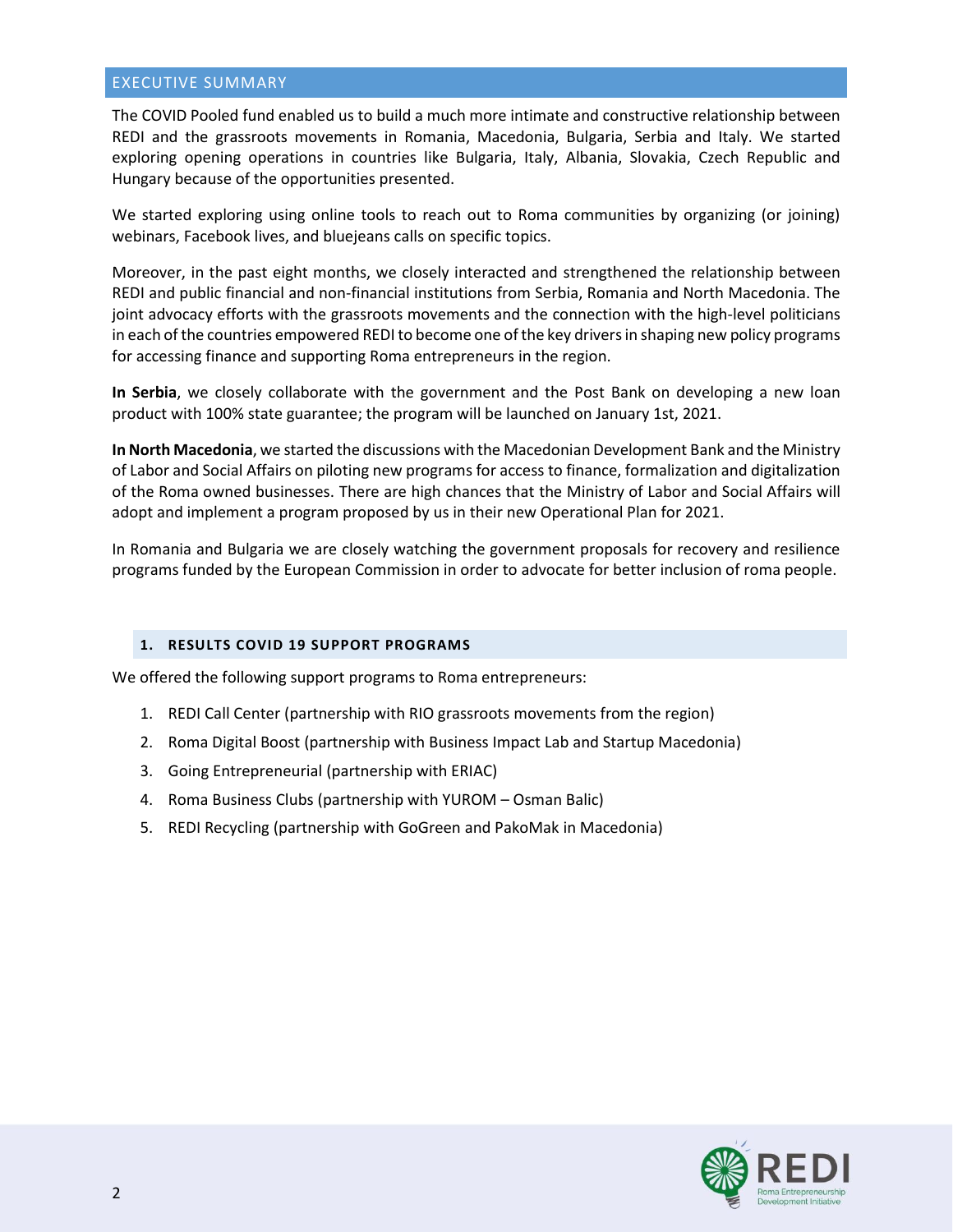#### 1.1 REDI CALL CENTER

#### **Results:**

#### **Table 1: Number of people supported via the call center**

| Country                          | North Macedonia                                                                           | Serbia                                                                                | Romania                                                                                                                                        | <b>Italy</b>                            | <b>Bulgaria</b>                                                                                                                                                                                           |
|----------------------------------|-------------------------------------------------------------------------------------------|---------------------------------------------------------------------------------------|------------------------------------------------------------------------------------------------------------------------------------------------|-----------------------------------------|-----------------------------------------------------------------------------------------------------------------------------------------------------------------------------------------------------------|
| Number of<br>people<br>supported | 346                                                                                       | 54                                                                                    | 386                                                                                                                                            | 342                                     | 103                                                                                                                                                                                                       |
| <b>Municipalities</b>            | Skopje, Bitola,<br>Prilep, Kocani,<br>Gostivar, Shtip,<br>Tetovo,<br>Kumanovo,<br>Kicevo. | Belgrade, Niš,<br>Leskovac,<br>Valjevo,<br>Kraljevo, Novi<br>Sad, Pirot,<br>Obrenovac | Bucharest,<br>Mures, Dolj,<br>Prahova, Gori,<br>Teleorman,<br>Valcea, Salai,<br>Cluj, Hunedoara,<br>Alba, Neamt,<br>lasi, Mehedinti,<br>Sibiu. | Roma,<br>Milano,<br>Lazio,<br>Florence, | Plovdiv, Sliven,<br>Kotel, Simitli, Montana,<br>Blagoevgrad, /field<br>work/<br>Pazardjik, Razgrad,<br>Gotse Delchev,<br>Samokov, Stara Zagora,<br>Teteven, Vratsa,<br>Pleven, Vidin/personal<br>contacts |

#### 1.2 ROMA DIGITAL BOOST

Roma Digital Boost Program is an e-Accelerator aiming to capacitate 60 Roma owned businesses with knowledge for transferring their activity from **traditional to digital companies**. We designed the program in partnership with Business Impact Lab and Startup Macedonia.

The program targeted Roma entrepreneurs from North Macedonia, Serbia and Romania. The entrepreneur profile invited to join the program focused on formal and informal business owners who needed support in transforming from traditional to online business, focusing on businesses affected by the COVID-19 pandemic.

We placed a unique accent on Roma women; thus, we have attracted a total number of 15 Roma women (out of 60 participants) to compete and win the 5000-euro digitalization prize.

The total cost of the training modules was 22 750 EUR, in which the partners contributed with 11 950 EUR in-kind contribution and 10 800 EUR was covered by REDI. Additionally, the partners provided free individual mentorship and consultancy to the participants from Serbia and Macedonia. REDI's field team members were present in all the individual mentorship sessions and learned the essential methods and steps for digitalization and brand identity.

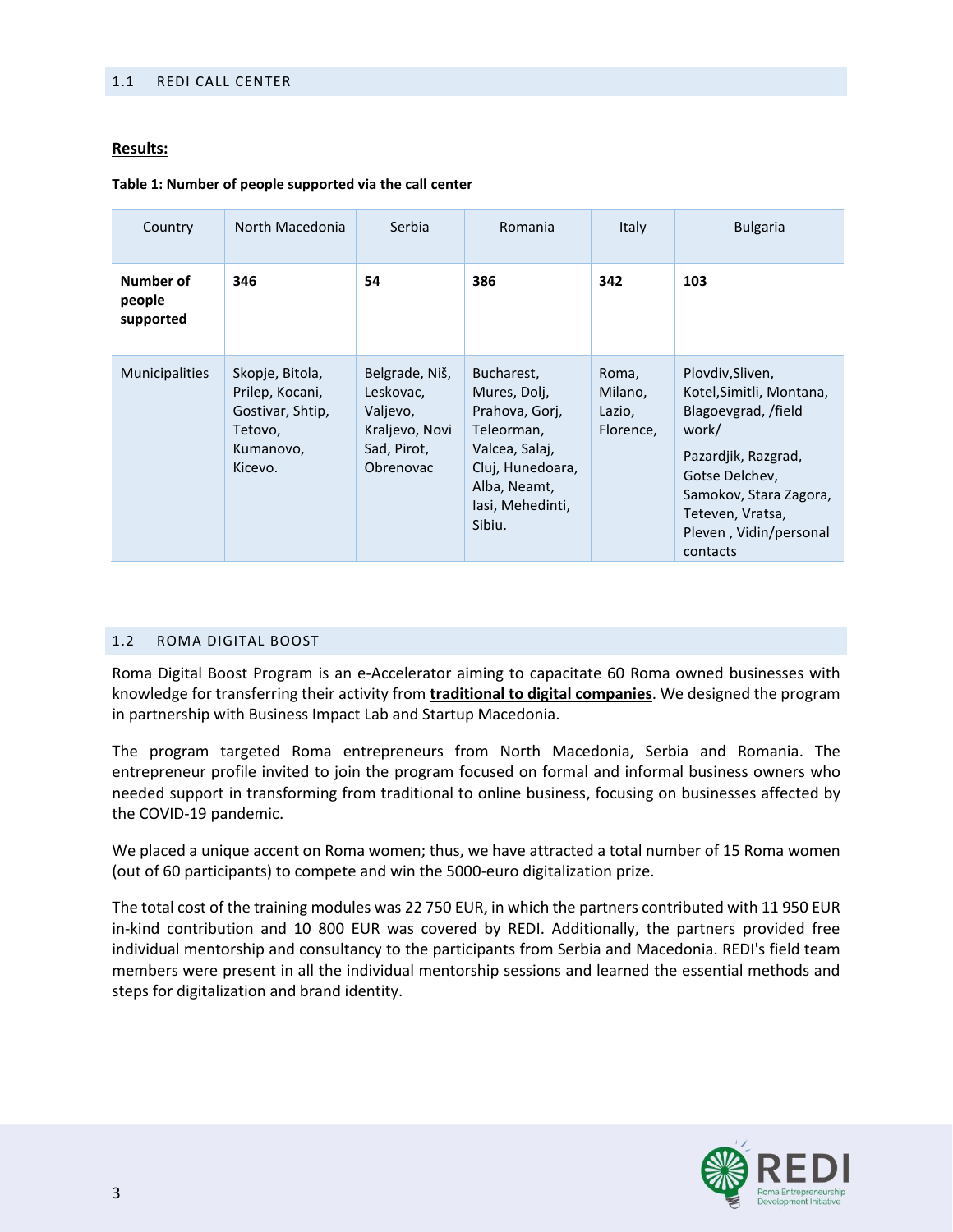## **Results:**

- $\triangleright$  Out of the total of 77 applicants, 60 Roma owned businesses were selected and participated in the program
- $\triangleright$  28 Roma owned businesses developed business plans and competed for the 5000 Euro prize
- $\geq$  3 Roma women won the first prize of 5000 Euro
- $\triangleright$  25 Roma owned businesses received additional awards and mentorship support on digitalization

In January 2021, we reach out to the participants who completed the full program and received additional support from REDI to evaluate their progress and needs. We managed to collect information from 19 participants who directly benefitted from the program.

Most of the winners who received financial support invested in purchasing new materials, equipment, and online tools, while some are still in the investment process.

According to the participants' results, after the program, most of them successfully transited to the digital business, increased the brand's quality and visibility, and improved the marketing content with good quality photos, logo, etc. A small portion of the participants in the investment process will be able to identify the program's impact on their business activity later.

47% of the participants increased their sales after the program, 11% faced challenges because of COVID, and 42% did not answer our question or said it is too early to assess the program's impact.

Furthermore, in the evaluation process, we received a request for further support from 81% of the interviewed participants. The number of requests is an important indication for shaping and improving the program in 2021.

# **Learned lessons:**

- $\triangleright$  The program should be organized in the national language for each of the countries separately.
- $\triangleright$  The profile of the participants should be narrowed with more specific characteristics and targeted group.
- $\triangleright$  Mentorship should be offered to the ones who request support, and it should be for one year.
- $\triangleright$  All participants should complete the program and receive financial support.
- $\triangleright$  REDI team should build a close relationship with the participants and evaluate their progress quarterly.

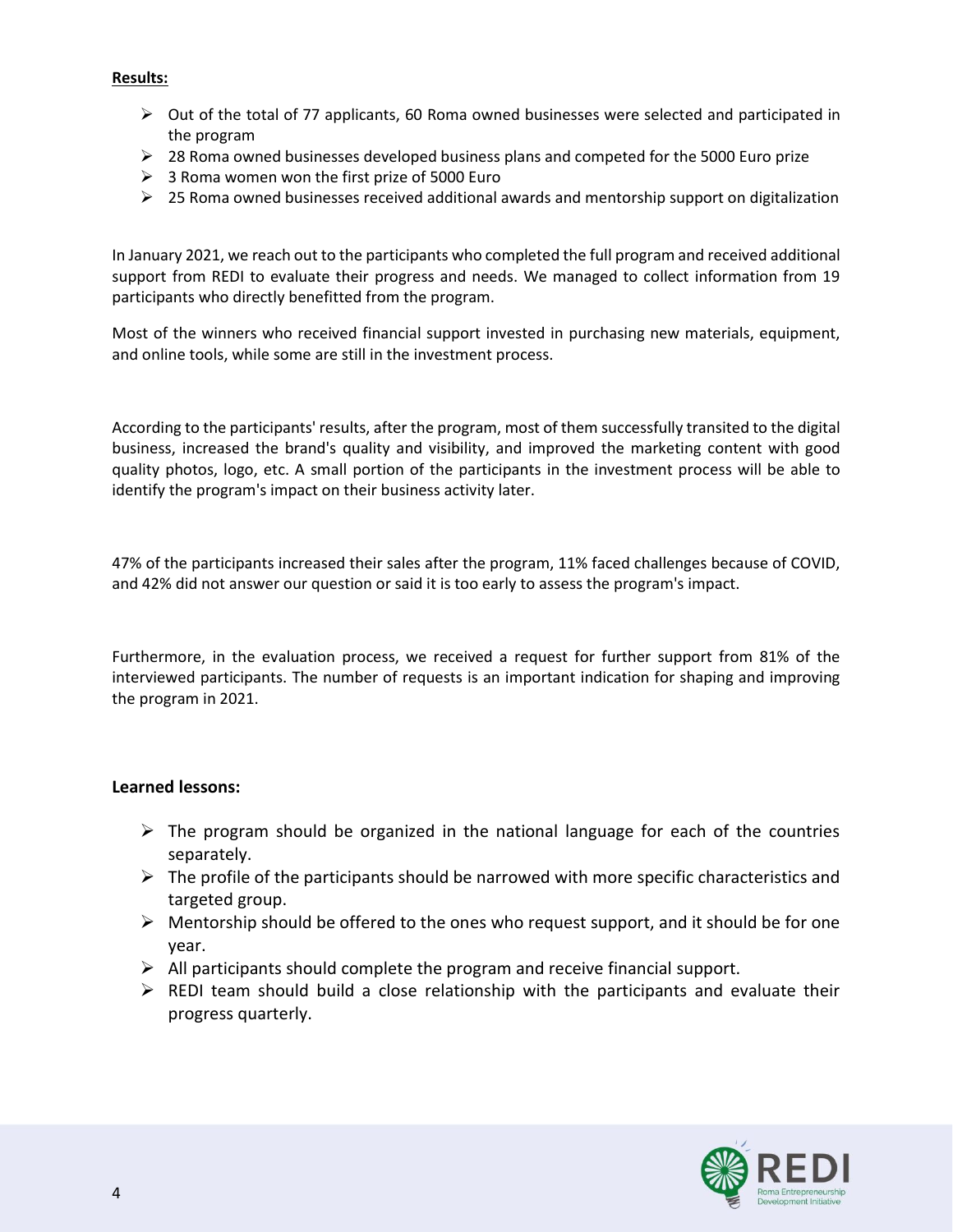#### 1.3 GOING ENTREPRENEURIAL

#### **Description of the program**:

In cooperation with ERIAC, REDI is supporting the informal Roma artists in producing art through entrepreneurship components. The program aims to assist low-wage, informal and gig workers in the context of COVID-19.

## **Results:**

- $\geq 11$  cultural entrepreneurs received 5000 Euro grant to launch their business
- $\triangleright$  Seven cultural entrepreneurs received mentorship support on developing and creating a business plan

The seven artists, provided with mentorship support by REDI, are implementing their project ideas. Until now, each of them has managed to progress and create important outcomes such as identifying partners and signing contracts, launching new fashion collections, selling instruments and clothes, teaching music, brand identity, etc. Some of the artists requested an extension for their projects and mentorship support for a longer-term.

## 1.4. ROMA BUSINESS CLUBS (SERBIA)

## **Description of the program:**

In August 2020, we started focusing on organizing Roma entrepreneurs in Serbia in parallel with discussions with senior officials in Serbian Post Bank and the president of Serbia's office. This imitative came out due to the online conversations that we organized in March and April, during which entrepreneurs raised the issue of lacking the power to influence government measures.

## **Results:**

- $\triangleright$  Mapped 200 Roma entrepreneurs interested in being part of the Roma business clubs
- $\triangleright$  Significantly increased our visibility in Serbia and attracted different stakeholders and donors such as GIZ, Divac Foundation and government institutions. The discussions with GIZ and DIVAC are continuing and could result in joint projects.
- $\triangleright$  A core group of Roma entrepreneurs and experts form the Roma Business Clubs

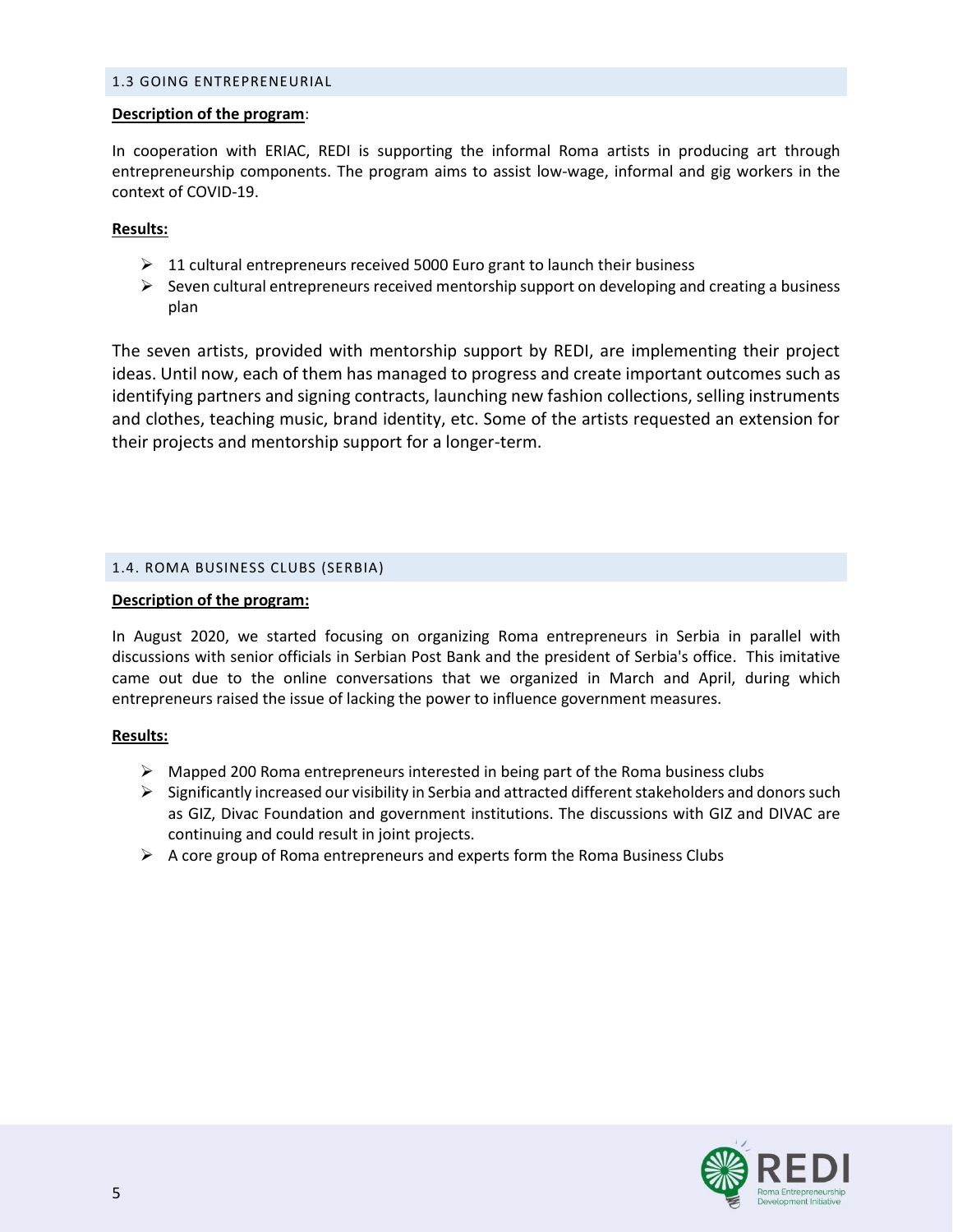#### 1.5 REDI RECYCLING

#### **Description of the program:**

REDI Recycling aims to legalize the Roma informal waste collectors and organize them to collect the nonhazardous waste, i.e., plastic and cardboard-paper from buildings, institutions, and companies. After the waste is collected, it should be separated and treated so after being sold at a better price or brainstorming ideas for recycling, upcycling opportunities for the added value of the plastic waste.

## **Results:**

- $\triangleright$  Legally established company as REDI Recycling
- $\triangleright$  Defined business model for social enterprise
- ➢ Identified critical partners for supporting the company (Go-Green, Helvetas, SIDA, European Environmental Bureau)
- $\triangleright$  Obtained legal permission (license) to collect the waste

## 1.6 SUPPORT TO ALBANIAN SHKOZA MARKET

#### **Description of the program:**

In collaboration with OSF Albania, REDI initiated the program on supporting Roma entrepreneurs from Shkoza market to purchase clothes by providing them with a guarantee mechanism scheme. After assessing the market needs and specifics, we initiated a support package for entrepreneurs in Shkoza Market that will offer financing solutions for buying clothes. We provided administrative funds of 5.000 USD to form a pilot entity and recruited two specialists that will help introduce a guarantee mechanism in purchasing clothes.

The aim is that in the following 12 months the entrepreneurs will use three times the amount provided in the guarantee mechanism (15.000 USD) (insertion in the market - reimbursement from the entrepreneurs - insertion of the reimbursed amounts).

## **Results:**

- ➢ ongoing process
- $\triangleright$  We initially allocated 15.000 USD for local support bud found that it was difficult to provide direct loans and grants to entrepreneurs, as these amounts would be most likely cover direct personal costs and emergencies.
- $\triangleright$  We allocated an additional 5.000 USD in September to cover operational costs for an entity (support instrument) acting as a guarantee mechanism within the selected local supply chain that will manage the 15.000 USD as guarantees in the benefit of entrepreneurs.

Within the future 12 months we agreed on at least 3 turnovers of the provided amount within the market. Based on recent field feedback, set-up of the mechanism in progress.

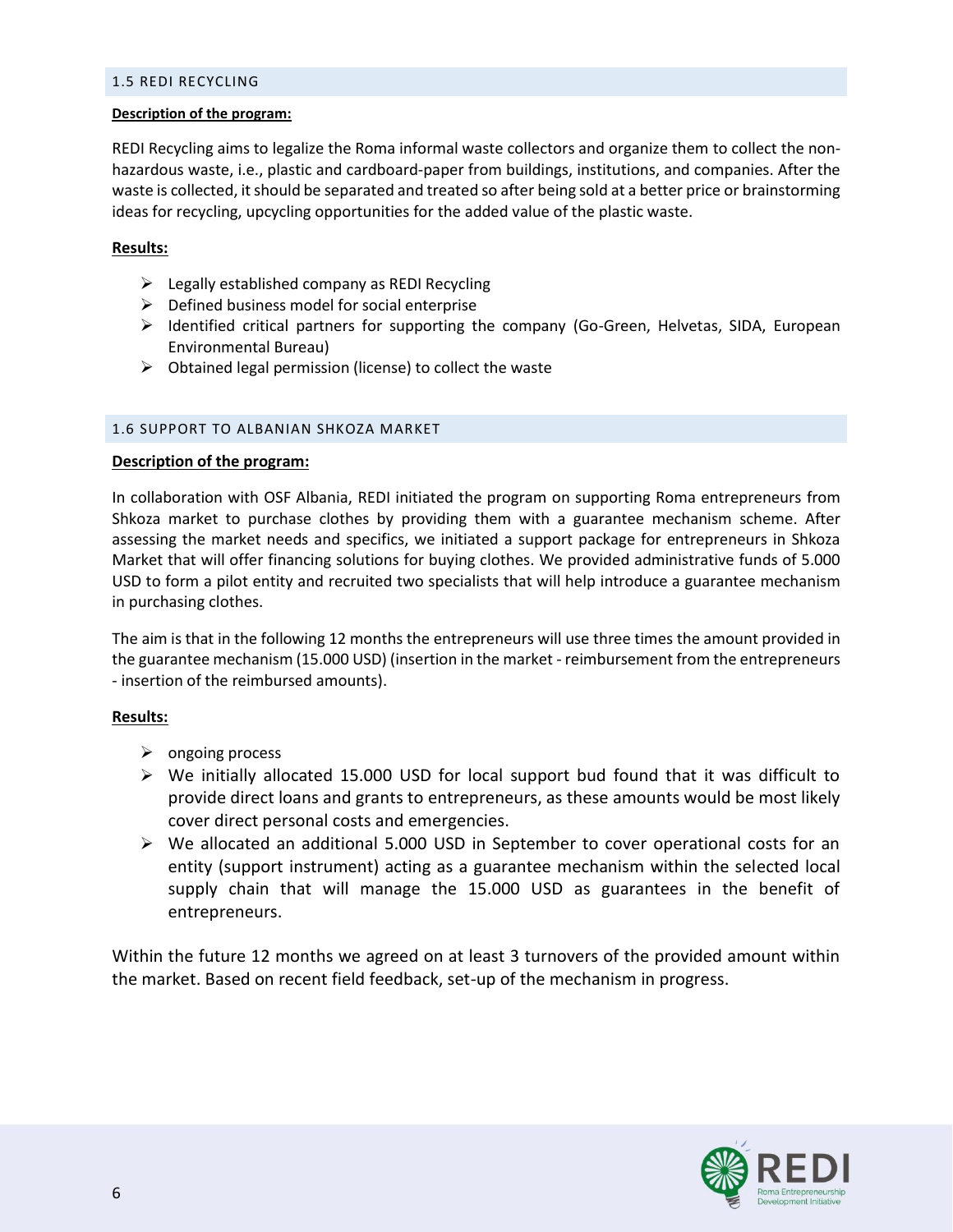## 1.3 ADVOCACY AND FIELD OUTREACH

In **Serbia**, the government commits to providing **2 million Euro** support to guarantee the loan scheme developed by REDI and the Postal Saving Bank. The new loan scheme's announcement is planned to occur immediately as soon as the government transfers the 1 million Euro guarantee fund for the program's first phase. Once the pilot shows successful results, the government will invest an additional 1 million Euro for the second phase.

In **Macedonia**, we have launched similar discussions with the government and the Macedonian Development Bank to create new mechanisms for the economic empowerment of Roma. We would expect the government to provide less than 1 million Euro support for a new loan scheme. Since the discussions with the government are going very slow and their commitment is very low, we do not have high expectations that the government will have the same generosity as the Serbian government.

However, we have succeeded in convincing the **Ministry of Labor and Social Affairs** to accept our proposal on formalizing and digitalizing **50 Roma owned businesses** and including our proposal in the new Operational Plan for 2021. In this program, the government will allocate **250 000 EUR non-refundable grants** for unemployed Roma.

## **Results:**

- ➢ Established strong collaboration with the Serbian government and Post Bank RS and Macedonian Bank and Macedonian Development Bank
- $\triangleright$  Secured new affordable loan product with a 100% guarantee mechanism for entrepreneurs in Serbia (in the process of finalizing)
- $\triangleright$  361 newly mapped Roma entrepreneurs in Serbia in partnership with Opre Roma
- $\triangleright$  43 trained Roma field officers engaged in doing excessive mapping on the field in Serbia and Macedonia
- $\triangleright$  Proposed a new pilot program on formalization and digitalization for Roma entrepreneurs in Macedonia
- $\geq$  476 newly mapped Roma entrepreneurs in Macedonia
- ➢ Field operations relaunched in Bulgaria and 70 newly mapped Roma entrepreneurs on the field

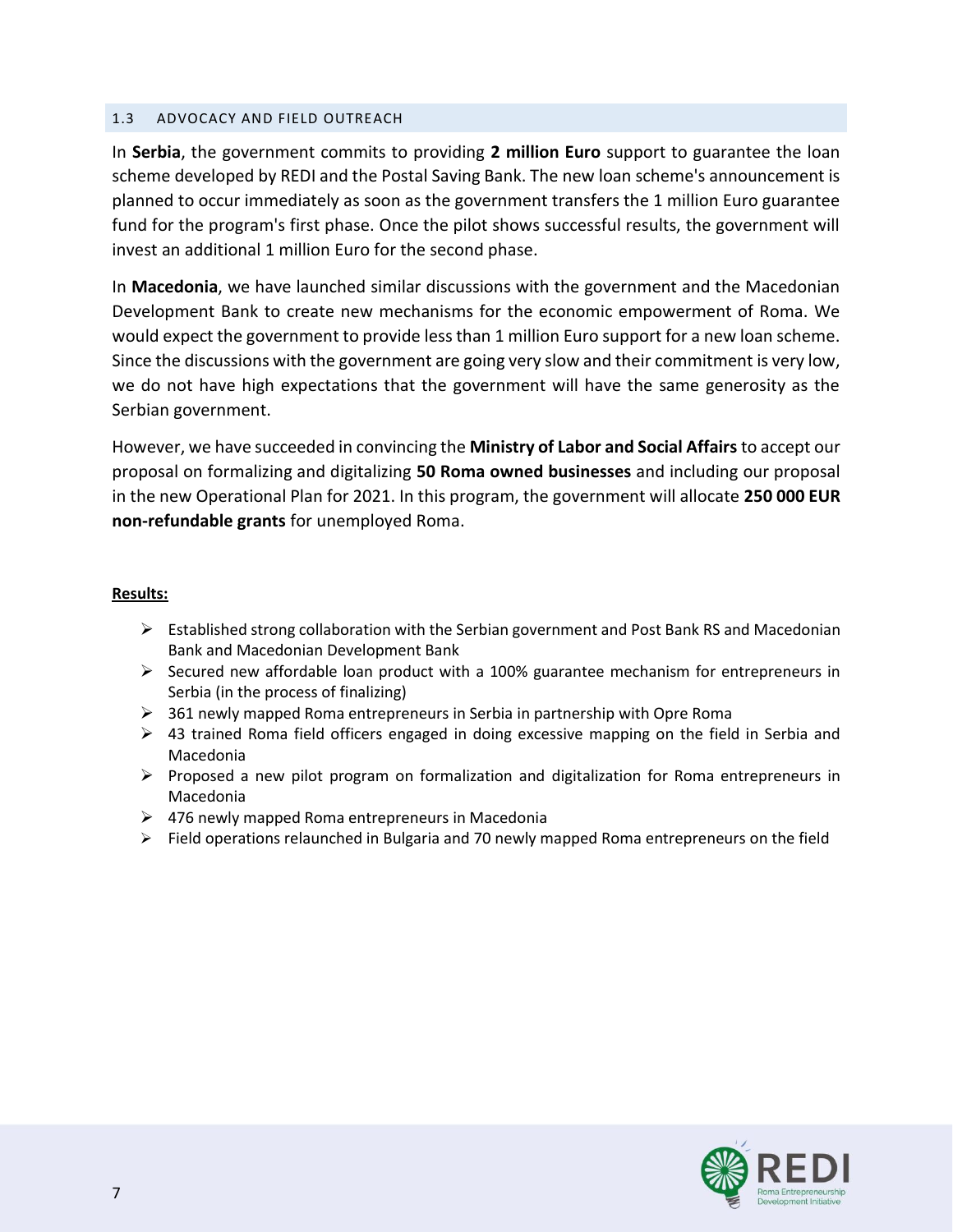| <b>SUMMARY - PROGRAM RESULTS AND NEXT STEPS</b> |                                   |                                                                                                                                                                                                                                                                                                                                                                                                                                                                                                                                                                                                                                                                                                                              |                                                                                                                                                                                                                                       |  |
|-------------------------------------------------|-----------------------------------|------------------------------------------------------------------------------------------------------------------------------------------------------------------------------------------------------------------------------------------------------------------------------------------------------------------------------------------------------------------------------------------------------------------------------------------------------------------------------------------------------------------------------------------------------------------------------------------------------------------------------------------------------------------------------------------------------------------------------|---------------------------------------------------------------------------------------------------------------------------------------------------------------------------------------------------------------------------------------|--|
| Program                                         | <b>Budget</b><br>Spent<br>in 2020 | <b>Achieved Results</b>                                                                                                                                                                                                                                                                                                                                                                                                                                                                                                                                                                                                                                                                                                      | <b>Next Steps</b>                                                                                                                                                                                                                     |  |
| 1.Roma<br>Call<br><b>Center</b>                 | 8530<br><b>USD</b>                | $\triangleright$ Established eight call centres in the operations (RO, MK,<br>RS, BG) and expansion countries (IT, HU, CZ, SK)<br>$\triangleright$ 1,231 Roma supported in Romania, North Macedonia,<br>Serbia, Bulgaria and Italy to access government measures,<br>funds, and develop their businesses further<br>$\triangleright$ Outreached to 49 Roma municipalities in the five<br>countries                                                                                                                                                                                                                                                                                                                           | The Roma Call<br>Center will<br>continue<br>supporting Roma<br>entrepreneurs with<br>providing<br>information to<br>access government<br>measures and other<br>business<br>development<br>opportunities in<br>RO, MK, RS, and<br>BG). |  |
| 2.Roma<br><b>Digital</b><br><b>Boost</b>        | 39 068<br><b>USD</b>              | $\triangleright$ Out of the total of 77 applicants, 60 Roma owned<br>businesses were selected and participated in the program<br>$\triangleright$ 28 Roma owned businesses developed business plans and<br>competed for the 5000 Euro prize<br>$\triangleright$ 3 Roma women won the first prize of 5000 Euro<br>$\triangleright$ 25 Roma owned businesses received additional awards<br>and mentorship support on digitalization<br>$\triangleright$ In Serbia, those who received mentorship support after<br>two months increased their followers on average by<br>87.8% on Fb and 41% on Instagram<br>Impact: 47% of the participants increased their sales after<br>the program, 11% faced challenges because of COVID, | The RDB program<br>will focus on<br>supporting the pilot<br>project on<br>formalization and<br>digitalization of 50<br>Roma owned<br>businesses in North<br>Macedonia.                                                                |  |
|                                                 |                                   | and 42% did not answer our question or said it is too early<br>to assess the program's impact<br>11 cultural entrepreneurs received 5000 Euro grant to<br>➤                                                                                                                                                                                                                                                                                                                                                                                                                                                                                                                                                                  |                                                                                                                                                                                                                                       |  |
| 3.Going<br><b>Entrepre</b><br>neurial           | 29 408<br><b>USD</b>              | launch their business<br>$\triangleright$ Seven cultural entrepreneurs received mentorship<br>support on developing and creating a business plan                                                                                                                                                                                                                                                                                                                                                                                                                                                                                                                                                                             | The REDI team will<br>offer mentorship<br>support to those<br>who will request it<br>in 2021.                                                                                                                                         |  |
| 4.Roma<br><b>Business</b><br><b>Clubs</b>       | 2368<br><b>USD</b>                | Mapped 200 Roma entrepreneurs interested in being<br>➤<br>part of the Roma business clubs<br>$\triangleright$ Organized conference with key stakeholders which<br>significantly increased our visibility in Serbia and                                                                                                                                                                                                                                                                                                                                                                                                                                                                                                       | In the first part of<br>2021, the Roma<br><b>Business Club will</b><br>be operational in                                                                                                                                              |  |

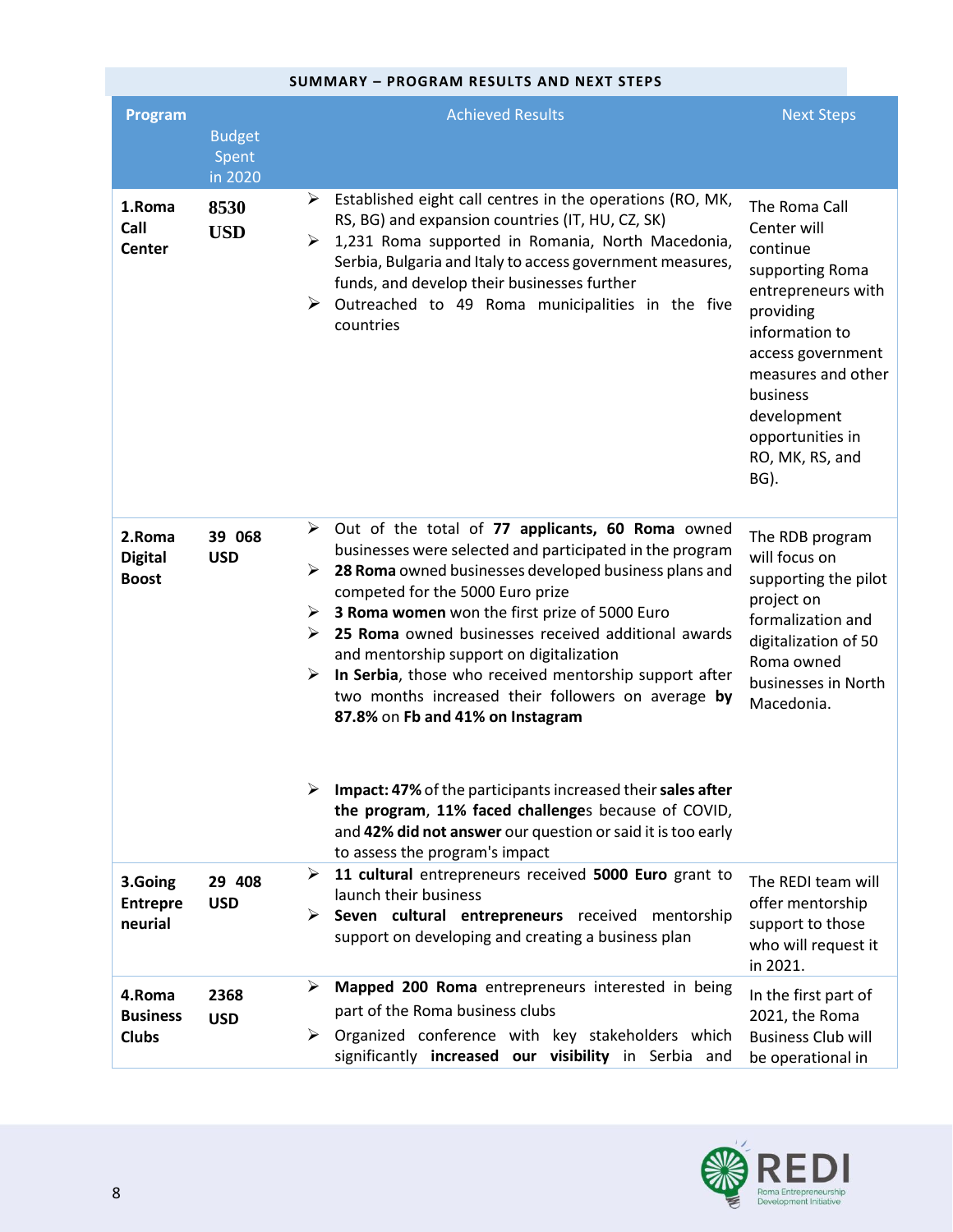|                               |                      | attracted different stakeholders and donors such as GIZ,<br>Foundation, government institutions.<br>The<br><b>Divac</b><br>discussions with GIZ and DIVAC are continuing and will<br>result in joint projects.<br>Established a core group of Roma entrepreneurs and<br>➤<br>experts for the Roma Business Clubs                                                                                                                                                                                                                                                                                                                                                                                                                                                                              | Serbia and later<br>replicated in RO<br>and MK.                                                                                                             |
|-------------------------------|----------------------|-----------------------------------------------------------------------------------------------------------------------------------------------------------------------------------------------------------------------------------------------------------------------------------------------------------------------------------------------------------------------------------------------------------------------------------------------------------------------------------------------------------------------------------------------------------------------------------------------------------------------------------------------------------------------------------------------------------------------------------------------------------------------------------------------|-------------------------------------------------------------------------------------------------------------------------------------------------------------|
| 5.REDI<br><b>Recycling</b>    | 6917<br><b>USD</b>   | Registered REDI Recycling company<br>➤<br>Obtained license (permission) for collection<br>➤<br>and<br>transportation of non-hazardous waste<br>Developed business model (model of social enterprises)<br>➤<br>Straightened relationship with Pakomak and GoGreen<br>➤<br>Initiated discussions with Helvetas and Sida for a joint<br>➤<br>project supporting our initiative                                                                                                                                                                                                                                                                                                                                                                                                                   | The company will<br>be operational and<br>will create a team<br>of 10ppl (five waste<br>collectors)<br>providing services<br>to 400 buildings in<br>Skopje. |
| 6.Shkoza<br>market<br>support | 20 325<br><b>USD</b> | ongoing process<br>➤<br>We initially allocated 15.000 USD for local support bud<br>➤<br>found that it was difficult to provide direct loans and<br>grants to entrepreneurs, as these amounts would be most<br>likely cover direct personal costs and emergencies.<br>We allocated an additional 5.000 USD in September to<br>➤<br>cover operational costs for an entity (support instrument)<br>acting as a guarantee mechanism within the selected local<br>supply chain that will manage the 15.000 USD as<br>guarantees in the benefit of entrepreneurs.                                                                                                                                                                                                                                   | Follow up on the<br>allocated resources<br>and field work in<br>Shkoza market                                                                               |
| 7.Advoca<br>cy                | 46 921<br><b>USD</b> | Established strong collaboration with the Serbian<br>➤<br>government and Post Bank RS and Macedonian Bank<br>and Macedonian Development Bank<br>Secured new affordable loan product with a 100%<br>➤<br>guarantee mechanism for entrepreneurs in Serbia (in the<br>process of finalizing)<br>$\geq$ 361 newly mapped Roma entrepreneurs in Serbia in<br>partnership with Opre Roma<br>$\triangleright$ 43 trained Roma field officers engaged in doing excessive<br>mapping on the field in Serbia and Macedonia<br>> Proposed a new pilot program on formalization and<br>digitalization for Roma entrepreneurs in Macedonia<br>476 newly mapped Roma entrepreneurs in Macedonia<br>➤<br>Field operations relaunched in Bulgaria and 70 newly<br>➤<br>mapped Roma entrepreneurs on the field | Follow<br>➤<br>up<br>on all the<br>advocacy<br>actions                                                                                                      |